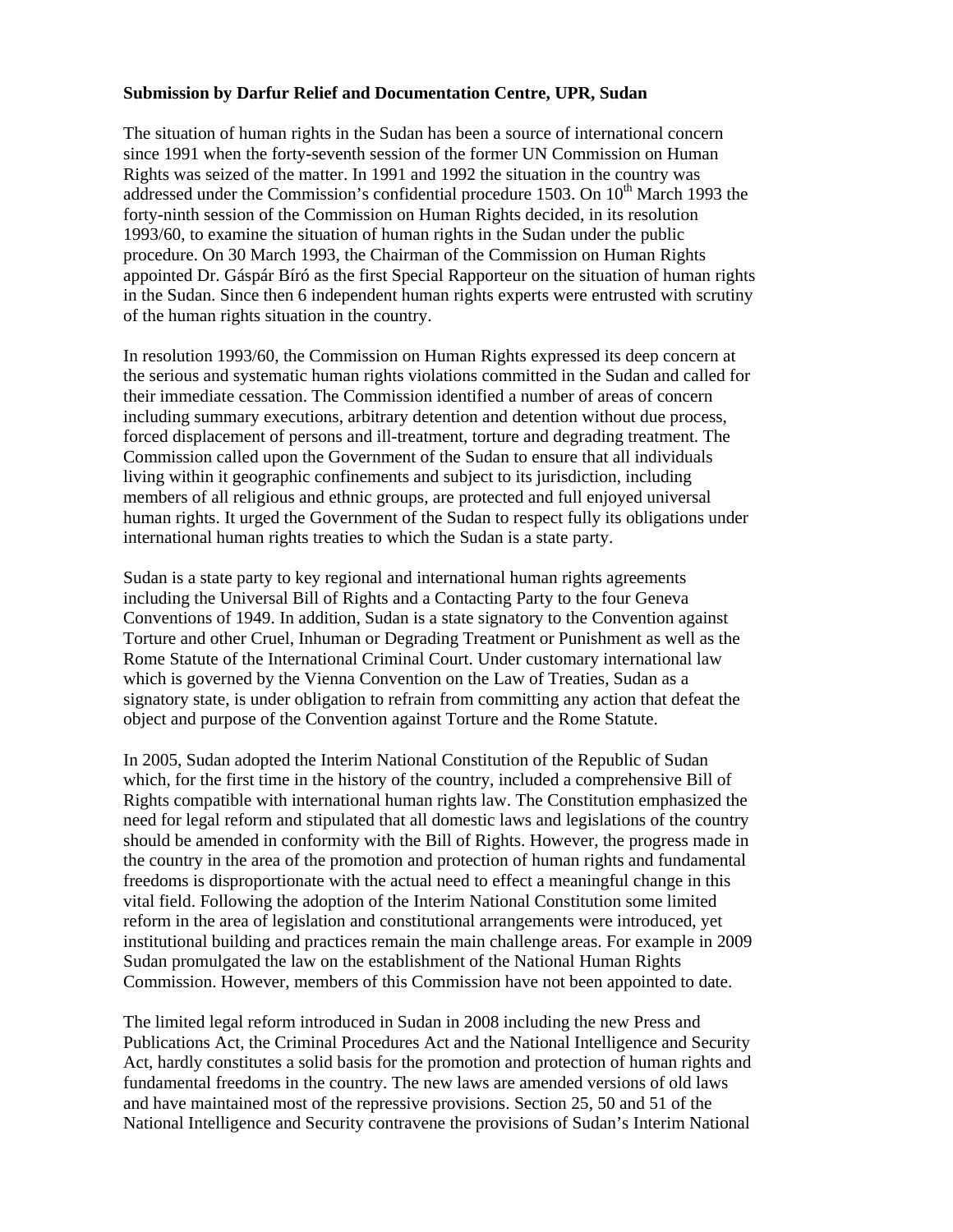Constitution. The Act allows the arrest and detention of political opponents without charge or trial for long period renewable at the discretion of the authorities.

However, the actual situation of human rights and fundamental freedoms in Sudan reveals the existence of a serious deficit in the government respect of its binding obligations under regional and international human rights and humanitarian law. While violations of human rights seem to be widespread all over the country, the situation is especially dire in armed conflict ridden zones such as Darfur. Serious human rights violations are also reported in areas emerging from long years of armed conflict such as Southern Sudan and the Nuba Mountains.

The human rights and humanitarian situation in Darfur aggravated manifold following the eruption of the armed conflict between Darfur insurgent groups and the state in February 2003. The last seven years have witnessed the worst violations of human rights and international humanitarian law in the region. It is to be noted that since the present government seized power in Sudan in a *coup d'état* on 30<sup>th</sup> June 1989, Darfur has been under a State of Emergency Regulations. Under these regulations the military and security forces are exonerated from any accountability for violations of international human rights and humanitarian law. Countless violations of Sudan's obligations under international law were documented in Darfur including violations of Article 3 which is common to the Four Geneva Conventions and which applies to the protection of civilians and non-combatants in situations of conflict not of international nature.

The administration of justice and respect of the rule of law are among the most critical areas identified throughout the last years. There is no meaningful reform in the institutions entrusted with maintaining and preserving the rule of law in Sudan including the judiciary, police and other law enforcement agencies. In 2005 the International Commission of Inquiry on Darfur concluded that *"The Sudanese justice system is unable and unwilling to address the situation in Darfur. This system has been significantly weakened during the last decade. Restrictive laws that grant broad powers to the executive have undermined the effectiveness of the judiciary, and many of the laws in force in Sudan today contravene basic human rights standards."* ICID Report, page 5. In its report of 29 October 2009, the African Union High-Level Panel on Darfur Chaired by President Thabo Mbeki, stated that *"… Sudan still retains legislation giving immunity to members of the police and armed forces for crimes committed in the course of their duties."* The report added that *"These obstacles to justice will need to be removed. In addition, the judiciary of Sudan needs to regain its credibility and esteem in the eyes of the people of Darfur and nationally."* AUPD Report, paragraph 19, page xvii.

Darfur, which is riddled by more than 7 years of internal armed conflict, has been the scene of countless violations of human rights and fundamental freedoms. According to available reports the armed conflict in Darfur has left more than 2 million civilians as internally displaced persons and forced more than 300,000 to leave the country into exile in neighbouring countries. Yet the history of systematic state-sponsored violations of human rights in Darfur dates back to June 1989 when a State of Emergency was declared in the Sudan. Unlike other parts of the country, the State of Emergency has not been lifted in Darfur and was further consolidated with the introduction of the Emergency and Protection of Public Safety Act of 1997 (Act Number (1) 1998). Under the State of Emergency the security forces were allowed carte blanche to commit all sorts of atrocities against civilians with total impunity. It also imposes serious restrictions on political and civil liberties.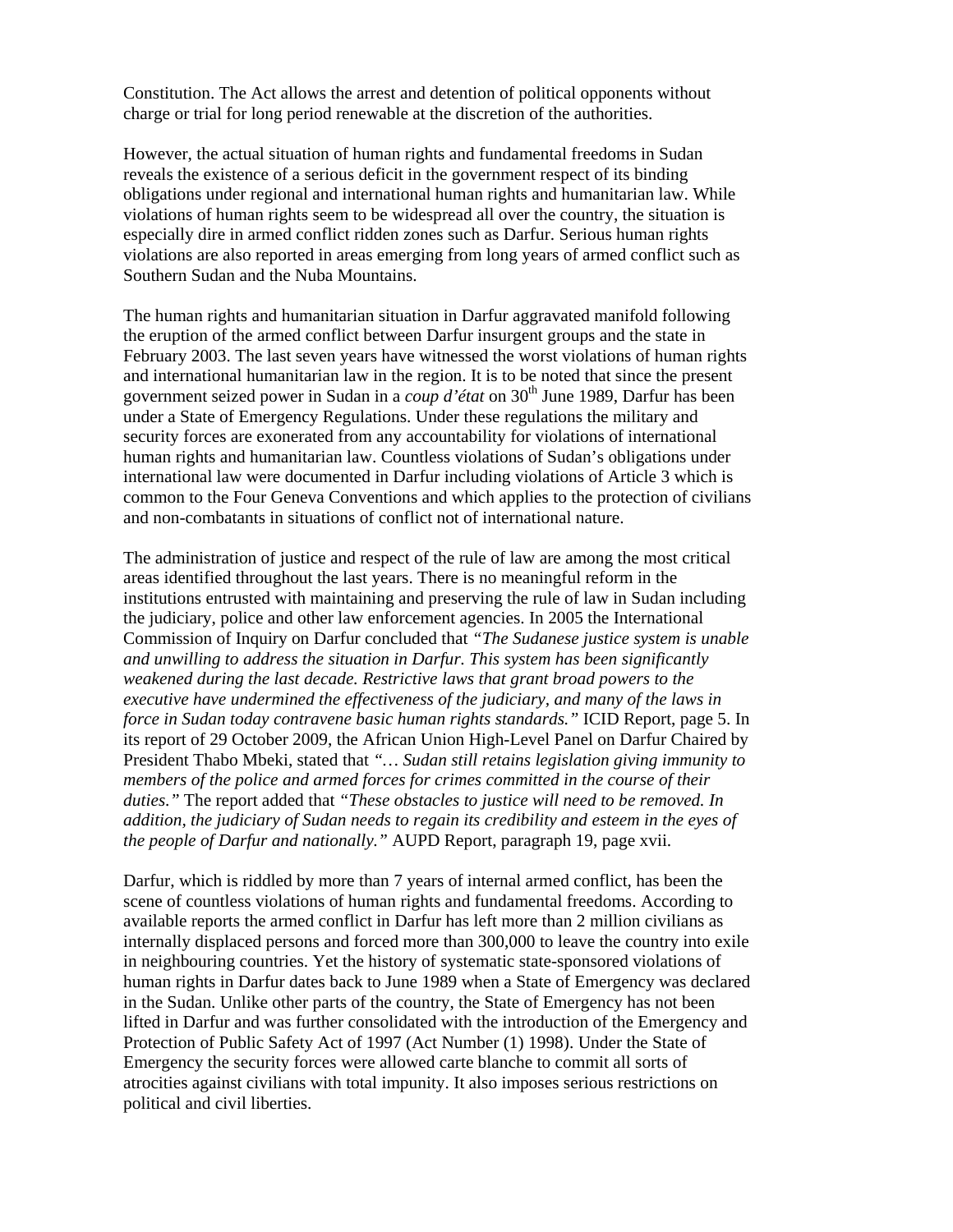Human rights violations in Darfur are committed with full impunity conferred by law that protect the enforcement agents and government officials against prosecution or judicial purview. On 10 April 2005, the President of Sudan issued two Presidential Decrees to amend the Criminal Procedure Act of 1991 and the People's Armed Forces Act of1986. These amendments granted immunity to members of the police, security and armed forces against any criminal liability for committing crimes in Darfur including premeditated murder of civilians. According to section 73 (3) of the first amendment and section 79 (a) (3) of the second even in case that an agent is convicted of the commission of a crime then his liability will not exceed the payment of blood money which is to be shouldered by the state.

Torture has been systematically practiced by the security forces in Sudan since the beginning of the 1990s. The UN Special Rapporteurs on the Question of the Human Rights of all Persons Subjected to any Form of Detention or Imprisonment, in Particular: Torture and Other Cruel, Inhuman or Degrading Treatment or Punishment have documented numberless cases of torture and of political opponents died because of torture in government custody. Torture and other cruel, inhuman or degrading treatment or punishment is widely used by Sudan's security forces within the context of the armed conflict in Darfur. Torture was intensively used in the aftermath of the attack the Darfur insurgent group Justice and Equality Movement (JEM) on Khartoum in May 2008. A large number of persons originating from Darfur, including women and children, were arrested in connection with attack and indiscriminately physical and psychologically tortured. A 10-month infant-boy (Hashim Abdel Shakour) was arrested by the security forces on  $8<sup>th</sup>$  June 2008 together with his mother Ms. Zubaida Sandal Hajjar. On  $21<sup>st</sup>$  June 2008 the Dubai-based news channel Al-Arabiya TV broadcast a videotape in which a group of children from Darfur accused by the government of participating in JEM's attack were severely tortured by the security forces. The video shows the children been badly beaten and humiliated without consideration of their young age. The children have their hands tied to their backs and forced to crawl and lay down on sand in open ground under dry summer temperature of over 40 degrees. Meanwhile a number of government security agents take turns in beating up the children and humiliating them.

Although torture is prohibited by Sudanese laws but it in reality the practice has been encouraged by many regulations for many years. These include the National Security Act, the Criminal Procedures Act, the Emergency and Public Safety Protection Act etc. Article 10 of the Evidence Act of 1993 advises Courts of Law that: *"… evidence shall not be rejected merely because it has been obtained by unlawful means whenever the Court is satisfied with the genuineness of its substance."* While article 206 of the Criminal Procedure Act of 1991 expressly allows Courts of law to accept evidence and confession extracted under torture for all kinds of crimes including those crimes that carry the death penalty. Inhumane and degrading treatment including whipping and other physical punishments is the most common form of torture legally practiced in Sudan. It is ordained by the Criminal Code of 1991, the Public Order Act in Khartoum State and the Rules of procedure of Prisoners Treatment.

In Darfur the questions of the administration of justice and respect of the rule of law are among the key challenge areas and need comprehensive reform and attention. It is widely believed that the judiciary as well as other law enforcement agencies and personnel are being used as tools to suppress political opposition in Darfur. A large number of the law enforcement agents, especially members of the Popular Defence Forces (PDF), the Borders Intelligence Guard*,* the Central Reserve Police, the Popular Police and the Nomadic Police, are believed to be part and parcel of the Janjaweed militia groups and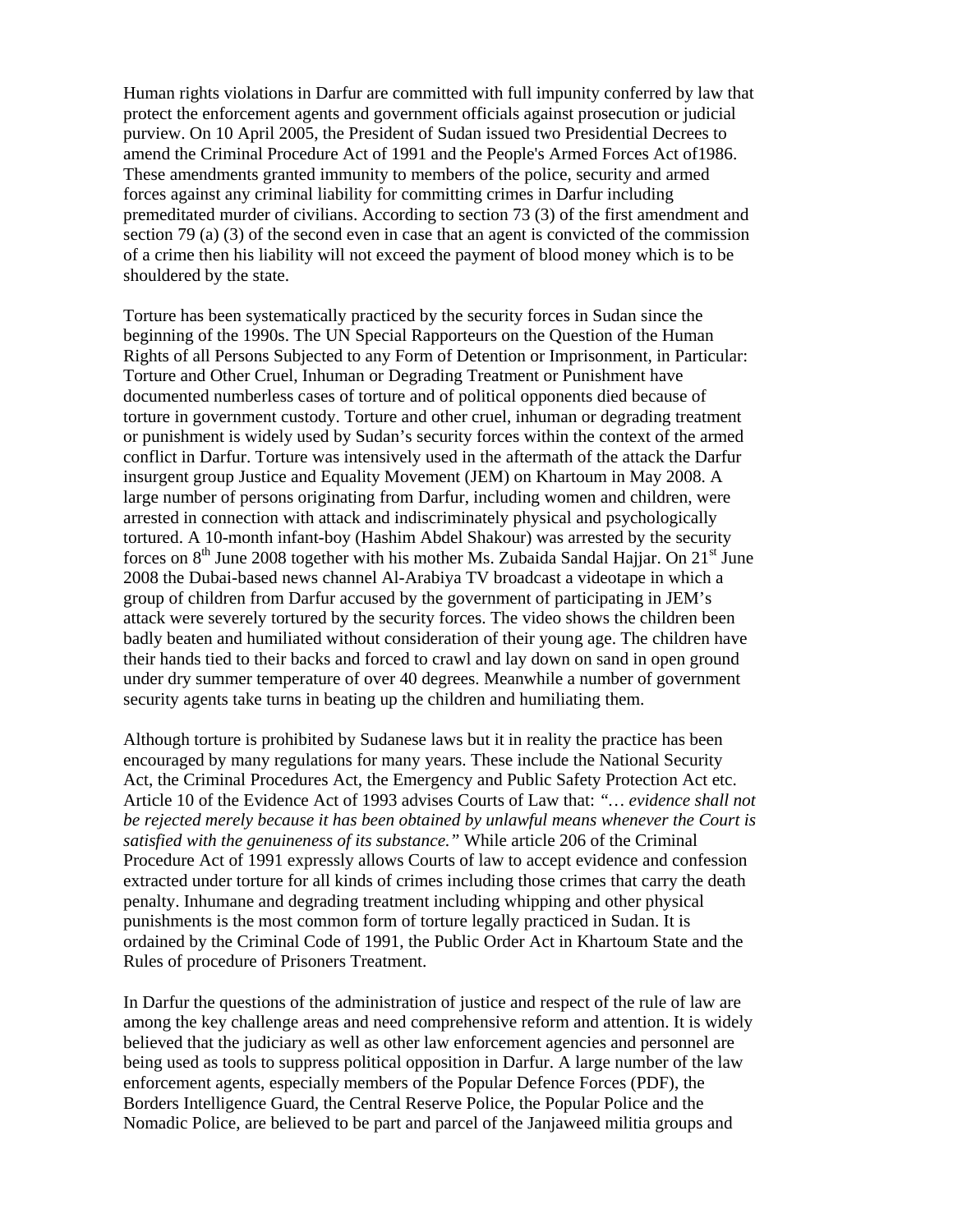have been drafted into the regular security forces by the government to conceal their real identity. The Janjaweed are being accused of committing serious crimes under international criminal and humanitarian law including war crimes and crimes against humanity.

Criminal justice in Darfur has been entrusted upon Special Criminal Courts that are largely lack the minimum standards of justice and fair trial. In the Special Criminal Courts the process is summary and defendants are deprived of their basic rights to fair trial and guarantees of due judicial process. More often than not the punishments are harsh and disproportionate with the crimes committed. On 21 October 2010, the Special Court in Nyala, South Darfur State, sentenced a group of nine individuals to death for a carjacking incident committed on 13 May 2010. The defendants were allegedly members of Justice and Equality Movement (JEM) and four of them are believed to be children under 18 years old at the time of the sentence.

On Monday  $13<sup>th</sup>$  April 2009 the authorities in Sudan hanged to death nine individuals convicted of the murder of a journalist and Editor-in-Chief of Al Wifag daily. These persons originate from the war-ravaged Darfur region. The prosecution and conviction of these nine defendants were based on evidence extracted from them under duress. All the defendants informed the court that they were tortured to confess to the murder and that they were forced to sign false confessions. They also informed the court that their bodies carried visible torture marks. The court rejected requests of the defendants and their lawyers for medical examinations to verify the torture marks on their bodies. On 29 May 2008 the Chief Justice of Sudan issued Decree No. 28 (2008) by which the government established 4 Anti-Terrorism Special Courts (ATSCs) to try individuals accused of participating in JEM's attack against Khartoum. The ATSCs were invested with Exceptional Rules of Procedure.

The Anti-Terrorism Special Courts' Rules of Procedure (ATSCRP) are inconsistent with universal human rights standards and short of meeting minimum standards of justice and fair trial both in customary and international law. The ATSCRP practically prohibits the accused and their lawyers of bringing *habeas corpus* petitions to challenge the legal basis for their detention or the evidence used for their prosecutions. Hundreds of presumed JEM members including juveniles were produced before these Courts. The defendants were practically denied proper access to legal counselling or lawyers of their choice. The defendants were charged and prosecuted collectively under the provisions of different Sudanese laws mainly the Anti-Terrorism Act of 2001 which is being used for the first time in Sudan's history. So far 111 individual were sentenced to death by ATCRPs. These sentences were confirmed by the Anti-Terrorism Special Court of Appeal and awaiting the signature of the President of the Republic for the execution to be carried out. ATSCs are empowered to use a "plea of guilty" as a basis for conviction on crimes that carry capital punishment. Defendants are allowed only 24 hours to bring all their defence witnesses before the court. The ATSCs judges have based their rulings mainly on evidence taken from the defendants under duress and extortion. The ATSCs judges systematically rejected requests of the defendants to meet in private with lawyers of their choice or to investigate allegations of torture and ill-treatment that they suffered.

In November 2007, the UN Experts Group on Darfur expressed its concern on the seriousness of the ongoing violations of human rights and international humanitarian law in Darfur. The Group compiled 45 key recommendations to enhance the human rights situation in Darfur. It urged the Government to implement fully the prioritized recommendations without further delay. In his presentation before the  $13<sup>th</sup>$  ordinary